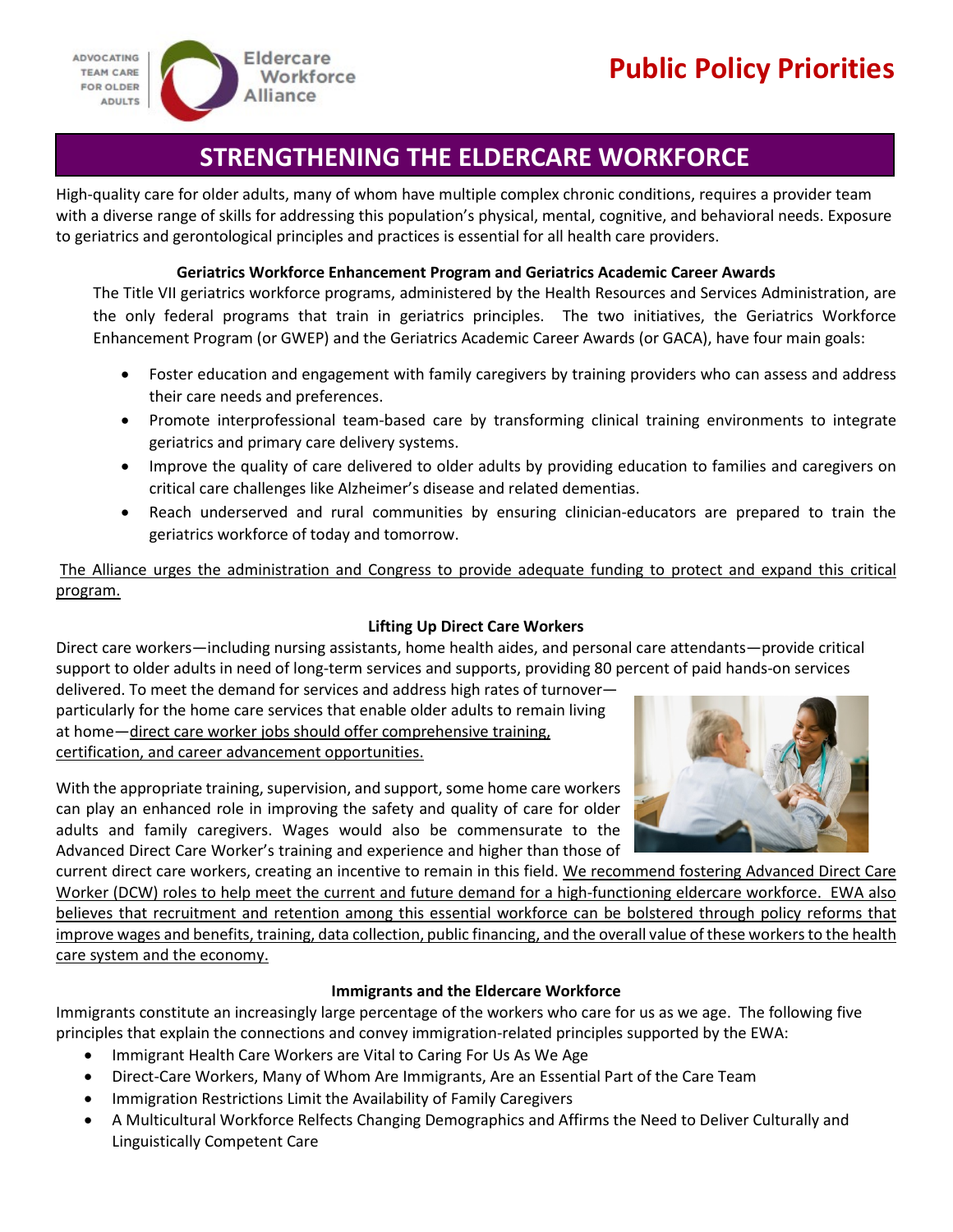• Policies That Target Individuals and Groups on the Basis of Race, Color, Gender, Disability, Age, Religion, National Origin, or Other Protected Categories Impede Health Care Delivery

### **Eldercare Workforce and End-of-Life Care**

EWA believes that ensuring that the workforce is prepared to support all of us at the end of life is a top priority. Similar to health providers specializing in geriatrics and gerontology, providers specializing in palliative care (care that optimizes quality of life by preventing and relieving suffering associated with a serious illness) remain in short supply.

Increasing the number of health care professionals specializing in geriatrics, gerontology, and palliative care will improve health care delivery as we age and at the end of life. Ensuring that the entire health care workforce understands the basic principles of these specialties will also improve care.

#### **VA Training**

Interdisciplinary team care, the hallmark of geriatric medicine, is the foundation of the Department of Veterans Affairs' (VA) approach to care. Throughout VA Medical Centers, inpatient, outpatient, and home-based programs, care is person-centered and outcome driven. Through the VA fellowship programs and Geriatric Research Education and Clinical Centers, the VA plays a critical role in training health providers in the care for older adults. In fact, nearly 50% of all geriatric medicine residents and over 50% of geriatric psychiatry residents in the U.S. receive some or all of their training in VHA facilities. EWA urges continued support for VA health workforce training programs that promote competencies in the care for older adults and specialized training in geriatrics and gerontology.

#### **Incentivizing the Eldercare Workforce**

Health care providers who care for older adults serve a complex, challenging population, and evidence shows that working with this population is highly satisfying. However, significant barriers, including financial disincentives, exist to

recruiting and retaining both direct care workers and health care professionals. Financial incentives to increase the number of people who specialize in geriatrics and gerontology, such as funding to attract knowledgeable academic faculty, loan forgiveness, and scholarships should be offered.

Additionally, compensation for direct care workers should be addressed through means such as establishing minimum standards for wages and benefits paid under public programs and targeting reimbursements to ensure that public funds directly improve compensation for direct care workers.

### **Advancing Team Based Care**

The *Retooling for an Aging America* report urged expansion of team-based approaches to health care delivery, with care provided by a better-prepared healthcare workforce, all working to the top of their skill sets. We know that the best way to care for older adults with multiple chronic conditions is through interdisciplinary team care. There is a strong argument that geriatric team care can lead to a cost savings due to a reduction in such issues as re-hospitalization, polypharmacy, falls, and other geriatric syndromes. To optimize effectiveness and efficiency, a wide range of health care providers—direct care workers, nurses, pharmacists, physicians, physical therapists, psychologists, and social workers along with consumers and family caregivers at the center of the team, must all work together to provide quality care.

## **SUPPORTING OLDER ADULTS AND THEIR FAMILY CAREGIVERS**

Family caregivers are the backbone of our long-term care system for older Americans. Due to demographic changes, the demand for family caregivers of adults over the age of 65 is increasing significantly but we do not have an eldercare system properly equipped to support them. Family caregivers need more recognition, training, and support in order to provide high-quality care to their loved ones and maintain their own health and well-being. At the same time, the health care workforce needs enhanced training to identify, assess, and engage family caregivers.

### **Older Americans Act**

Older Americans Act programs have long demonstrated a unique ability to provide quality services while enhancing and protecting federal resources. These services save taxpayer dollars by enabling seniors to remain independent and

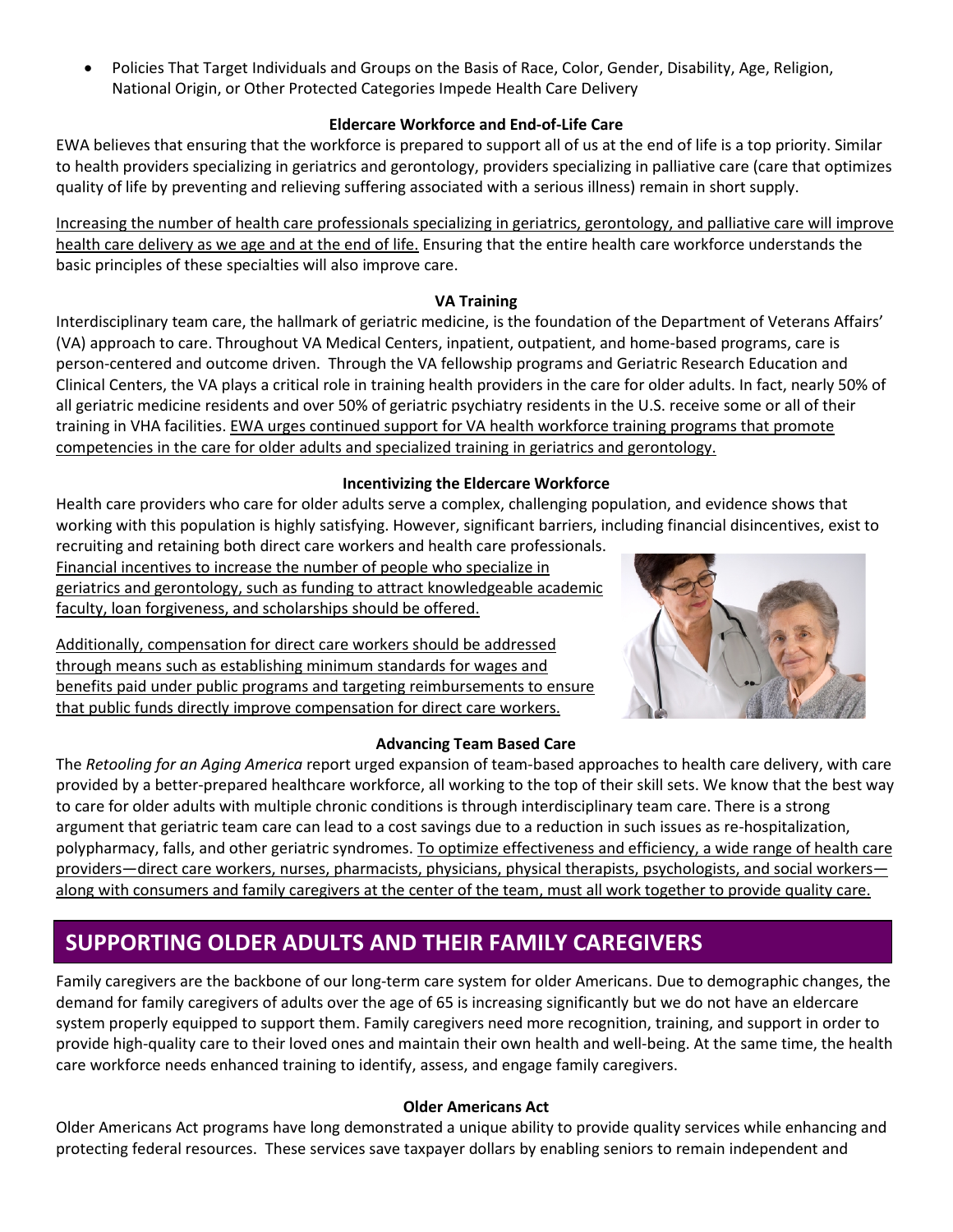healthy in their own homes, where many prefer to be and where they are less likely to need more costly hospital and institutional care paid for through Medicare and Medicaid. EWA urges congress to reauthorize this program and provide adequate funding to ensure that a greater percentage and growing number of older adults can access home and community-based services.

#### **RAISE Family Caregivers Act**

In January of 2018, Congress passed and the President signed the RAISE Family Caregivers Act. The new law requires the Secretary of Health and Human Services to develop, maintain and update a strategy to recognize and support family caregivers. EWA applauds Congress for passing this legislation as the act will help support and inform state and local efforts to support family caregivers.

## **ENSURING HEALTH CARE ACCESS**

#### **Medicaid**

Medicaid provides critical support to older adults and the edlercare workforce who cares for them. Medicaid is the principal payer for long-term services and supports (LTSS) in the United States, including nursing home and home- and community-based services, covering 62 percent of such costs. Additionally, providers of LTSS rely on Medicaid to help meet the costs of recruiting, training, and retaining, a qualified eldercare workforce and these health care jobs are major contributors to local economies. Many member of the eldercare workforce, especially the direct care workforce, also rely on Medicaid as a means to care for themselves and their families.

Reductions in Medicaid spending, such as those that would occur under block grant and per capita cap reform proposals, have the potential to be catastrophic for older adults, their families, the eldercare workforce, and communities across the country.

#### **Medicare**

As a coalition committed to ensuring older adults receive person-centered, quality care, EWA supports legislation that will allow advanced practice registered nurses (APRNs)—including nurse practitioners (NPs), clinical nurse specialists (CNSs), certified nurse midwives (CNMs), as well as physician assistants (PAs)—to order home health services under Medicare, in accordance with state law. We urge Congress to continue to protect Medicare and continue to invest in this important benefit.

#### **Expanding Mental Health**

Many older people live with depression and other mental or behavioral health conditions. Such conditions can complicate their medical conditions and exacerbate disability. It is imperative to support the mental and behavioral health needs of an aging America, not only by increasing the workforce specially trained in geriatric mental and behavioral health but also by properly educating all members of the interdisciplinary care team on mental and behavioral health issues affecting older adults.

EWA supports efforts to integrate mental and behavioral health services for older adults within interdisciplinary primary care teams. Supporting demonstration projects featuring innovative care models, outreach teams, and service integration in settings where older adults can most easily access mental and behavioral health services will also help to build a more efficient, effective care delivery system.

## **PROMOTING CARE INNOVATION**

#### **VA Programs**

The Department of Veterans Affairs (VA), through the Veterans Health Administration (VHA), has long been a leader in geriatrics and gerontology. The commitment of the VHA to specialize in the care of older veterans has allowed for the development, testing, and training of specialized programs focused on older patients. VA research on older adults is critical to creating better models of care and improving the patient experience in all settings of care. Continued investments in geriatrics and gerontology programs within the VA will support the innovation needed to meet the growing needs of the aging veteran and U.S. population overall.